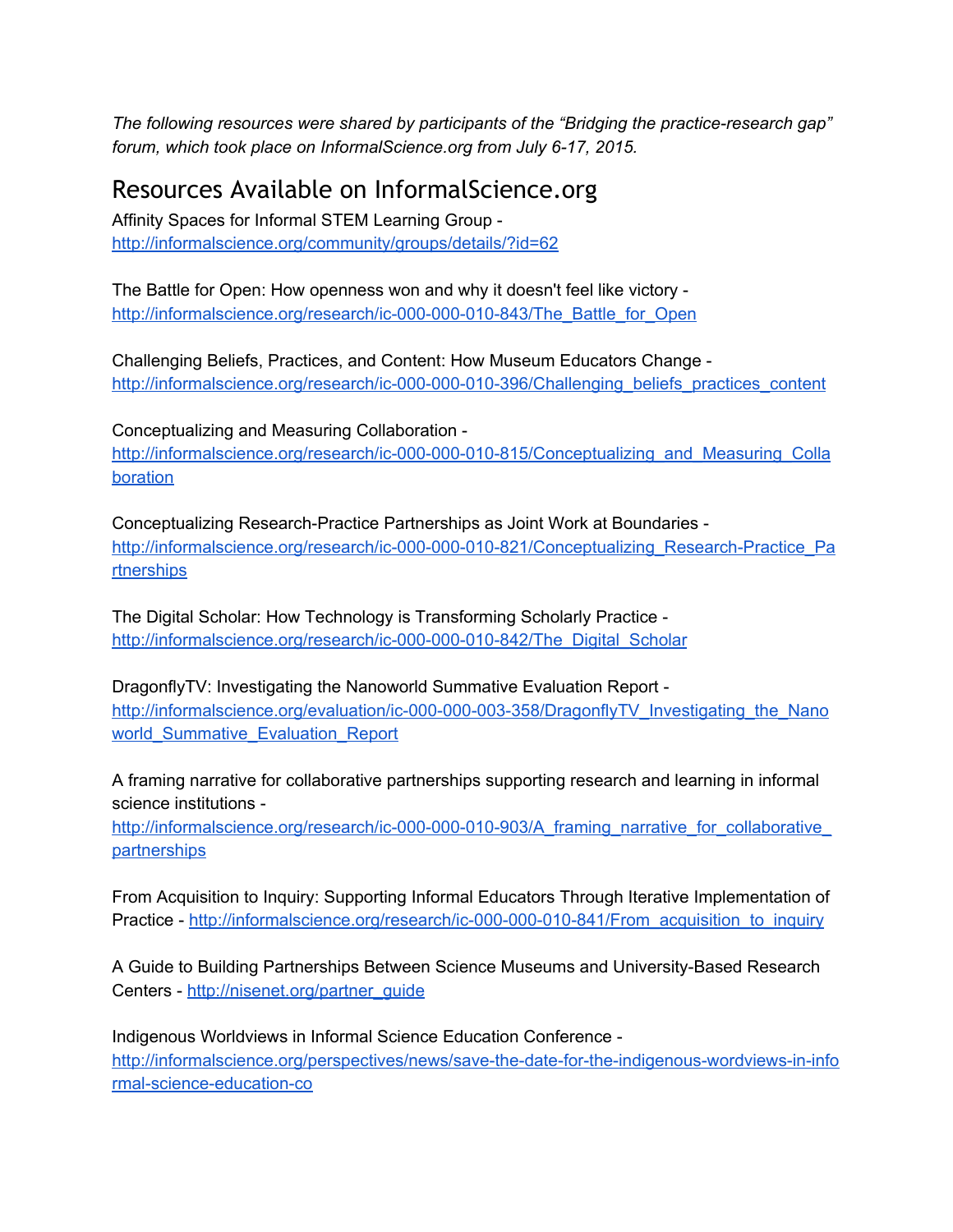Informal learning organizations as part of an educational ecology: Lessons from collaboration across the formal-informal divide -

http://informalscience.org/research/ic-000-000-010-271/Informal\_learning\_organizations\_as\_par [t\\_of\\_an\\_educational\\_ecology](http://informalscience.org/research/ic-000-000-010-271/Informal_learning_organizations_as_part_of_an_educational_ecology)

Innovating Pedagogy 2014: Exploring new forms of teaching, learning and assessment, to guide educators and policy makers

http://informalscience.org/research/ic-000-000-010-836/Innovating\_Pedagogy\_2014

Inside and Outside: Teacher-Researcher Collaboration http://informalscience.org/research/ic-000-000-010-844/Inside\_and\_Outside

Institutional Review Board (IRB) Blog series <http://informalscience.org/perspectives/blog/category/23>

Learning In and Out of School in Diverse Environments: Life-long, Life-wide, Life-deep http://informalscience.org/research/ic-000-000-009-203/Learning\_in\_and\_out\_of\_school\_in\_div [erse\\_environments](http://informalscience.org/research/ic-000-000-009-203/Learning_in_and_out_of_school_in_diverse_environments)

Learning Through STEM-Rich Tinkering: Findings From a Jointly Negotiated Research Project Taken Up in Practice

http://informalscience.org/research/ic-000-000-010-837/Learning\_Through\_STEM-Rich\_Tinkeri [ng](http://informalscience.org/research/ic-000-000-010-837/Learning_Through_STEM-Rich_Tinkering)

Measuring Collaboration Among Grant Partners http://informalscience.org/research/ic-000-000-010-814/Measuring\_Collaboration\_Among\_Grant [\\_Partners](http://informalscience.org/research/ic-000-000-010-814/Measuring_Collaboration_Among_Grant_Partners)

Museum as Learning Laboratory: Developing and using a practical theory of informal learning; and Bringing research and practice together

http://informalscience.org/research/ic-000-000-010-816/Museum\_as\_learning\_laboratory

The Natural History Museum: Taking on a Learning Agenda http://informalscience.org/research/ic-000-000-009-242/The\_Natural\_History\_Museum\_:\_Takin [g\\_on\\_a\\_Learning\\_Agenda](http://informalscience.org/research/ic-000-000-009-242/The_Natural_History_Museum_:_Taking_on_a_Learning_Agenda)

Relevance as Rigor - <http://relatingresearchtopractice.org/article/391>

Research Agenda Landing Page - http://informalscience.org/research/research-agendas

Science Live project - http://informalscience.org/projects/ic-000-000-010-305/Science\_Live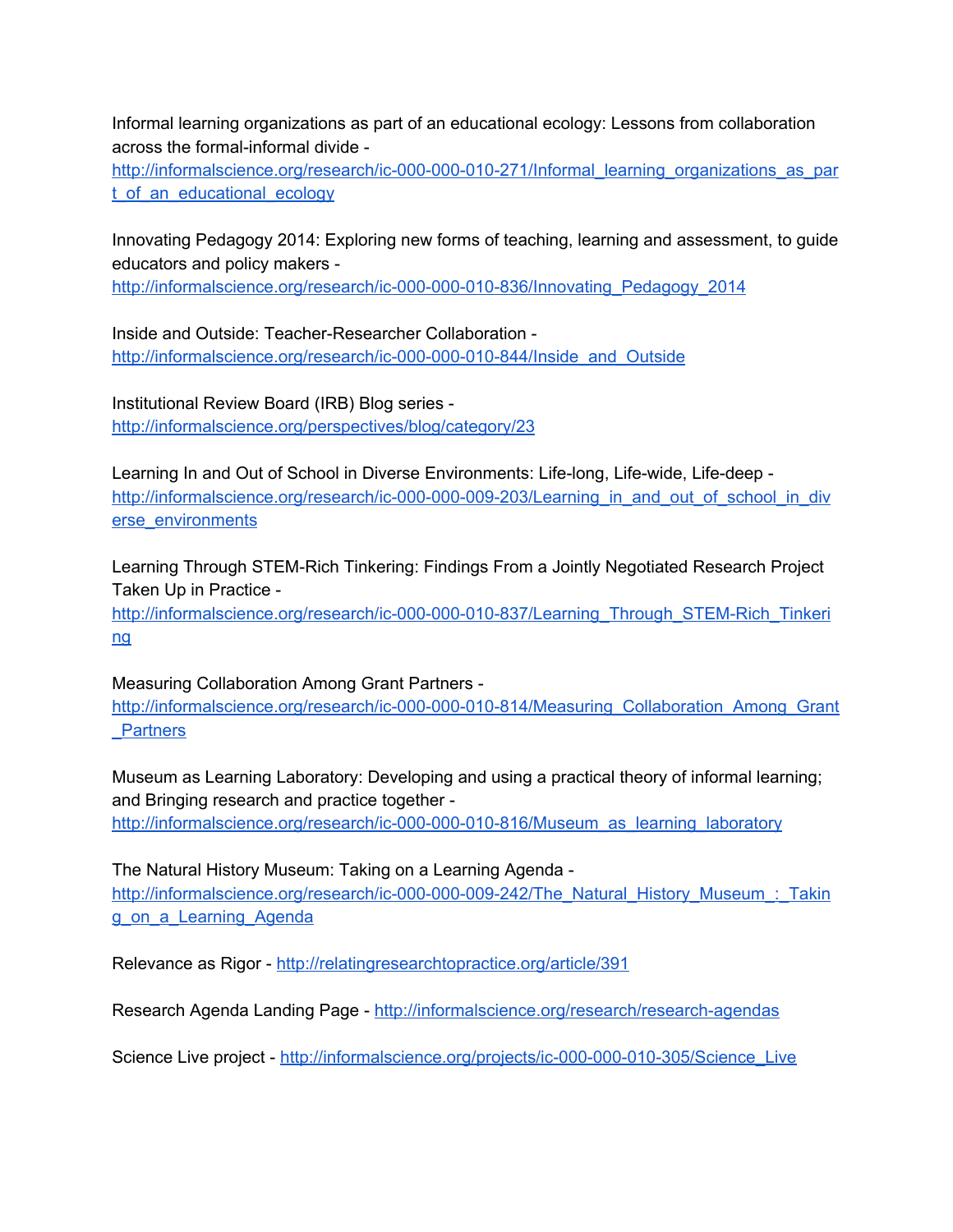## Study of Collaborations between Museums and Media

http://informalscience.org/evaluation/ic-000-000-000-697/Study\_of\_Collaborations\_between\_Mu seums and Media

Summative Evaluation of SciGirls Television Series Season One

http://informalscience.org/evaluation/ic-000-000-003-304/Summative\_Evaluation\_of\_SciGirls\_T elevision Series Season One

Tools You Can Use: Practical Team Science Guidance for Research Leaders & Funders http://informalscience.org/research/ic-000-000-010-813/Tools\_You\_Can\_Use

Utilizing Collaboration Theory to Evaluate Strategic Alliances http://informalscience.org/research/ic-000-000-003-778/Using\_Collaboration\_Theory

What counts as learning when researchers and practitioners work together <http://relatingresearchtopractice.org/article/392>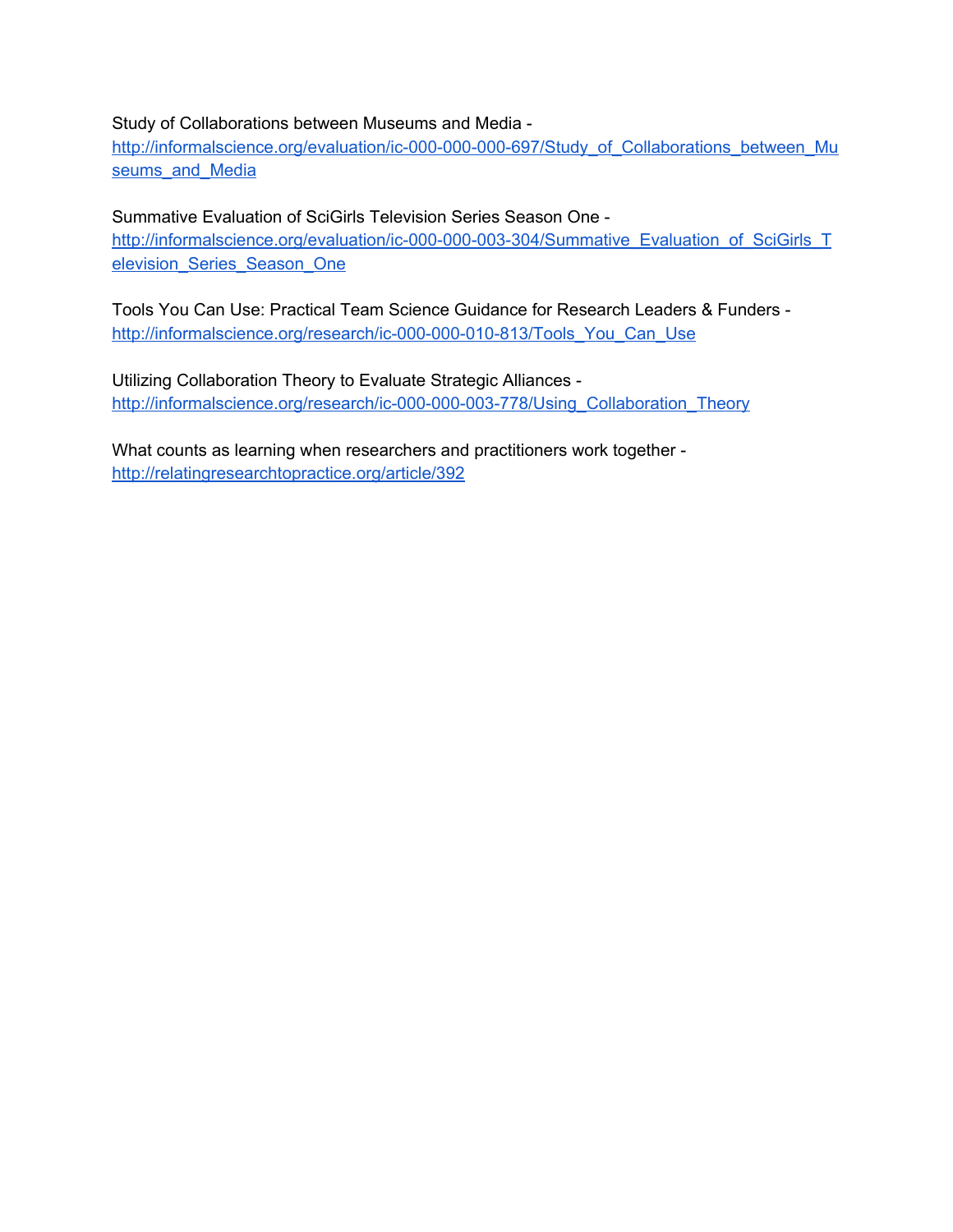## External Websites and Resources

3DL Partnership - <http://depts.washington.edu/uw3dl/>

ASTC Communities of Practice <http://community.astc.org/home>

BIG meeting - <http://www.big.uk.com/bigevent15>

Brain Tech Report http://www.idgconnect.com/blog-abstract/10044/brain-tech-report-the-usd35-billion-niche-waitin g-break

California Tinkering Afterschool Network - <http://www.exploratorium.edu/ctan>

Research Practice Partnerships Resources http://www.exploratorium.edu/education/california-tinkering-afterschool-network-research-practic e-partnerships-resources

Center for Innovative Research on Cyberlearning - <http://circlcenter.org/>

Cognitive Development in Museum Settings: Relating Research and Practice <http://www.taylorandfrancis.com/books/details/9781848724891/>

Collaborations: Critical Criteria for Success http://informalscience.org/research/ic-000-000-007-484/Collaboration\_Critical\_Criteria\_for\_Succ [ess](http://informalscience.org/research/ic-000-000-007-484/Collaboration_Critical_Criteria_for_Success)

Community Science Workshop - <http://cswnetwork.org/>

Conducting Cognitive Developmental Research in Museums: Theoretical Issues and Practical Considerations

<http://www.tandfonline.com/doi/abs/10.1080/15248372.2012.666730#.VeCO3flViko>

## DBIR - <http://learndbir.org/>

● Activity http://learndbir.org/tools/conducting-design-based-implementation-research-to-organizea-developmentally-coherent-science-learning-ecology

Design Charette Wiki Entry - <https://en.wikipedia.org/wiki/Charrette>

DIA2 - <http://dia2.org/>

Discovery Cube - <http://www.discoverycube.org/oc/>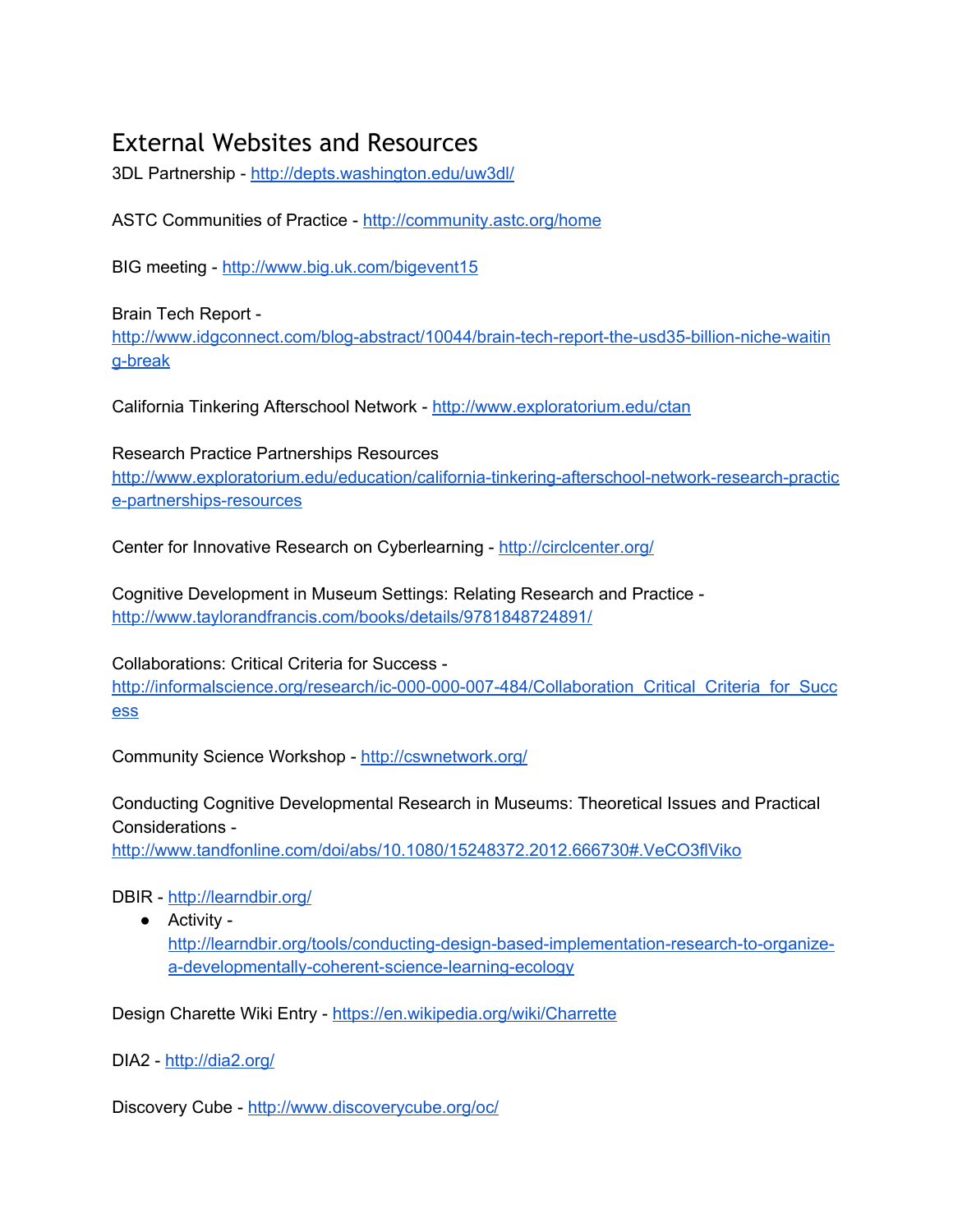ECSITE REV Group - http://www.ecsite.eu/activities-and-services/thematic-groups/rev-group

Exploratorium - <http://www.exploratorium.edu/>

IFL Science <https://www.facebook.com/IFeakingLoveScience>

I'm a Scientist, get me out of here - <http://imascientist.org.uk/>

Indigenous Education Institute - <http://www.indigenouseducation.org/>

Inquiry Hub - <http://inquiryhub.dls.ucar.edu/>

Institute for Science+Math Education - <http://sciencemathpartnerships.org/>

Interagency Collaboration Under Part H:The Key to Comprehensive, Multidisciplinary, Coordinated Infant/Toddler Intervention Services <http://jei.sagepub.com/content/15/1/89.full.pdf>

IPSEC - http://sciencefestivals.org/resource/2015-ipsec-program/

iSPOT Nature - <http://ispotnature.org/>

LIFE Center - http://life-slc.org/

Lawrence Hall of Science Research Group [http://www.lawrencehallofscience.org/services\\_and\\_expertise/research\\_group](http://www.lawrencehallofscience.org/services_and_expertise/research_group)

Longitudinal Study of American Youth - <http://www.lsay.org/about.html>

National Network for Ocean and Climate Change Interpretation - <http://www.nnocci.org/>

Net Work: a practical guide to creating and sustaining networks at work and in the world http://www.pattianklam.com/net-work/

NSF AISL Solicitation 2014 (with SL+) - <http://www.nsf.gov/pubs/2014/nsf14555/nsf14555.htm>

NSF Cyberlearning Capacity-Building Projects <http://www.nsf.gov/pubs/2014/nsf14526/nsf14526.htm>

OER Research Hub Fellowships <http://oerresearchhub.org/community/fellowships/>

Open Learning Network - http://www.olnet.org/content/about-olnet/olnet-fellows